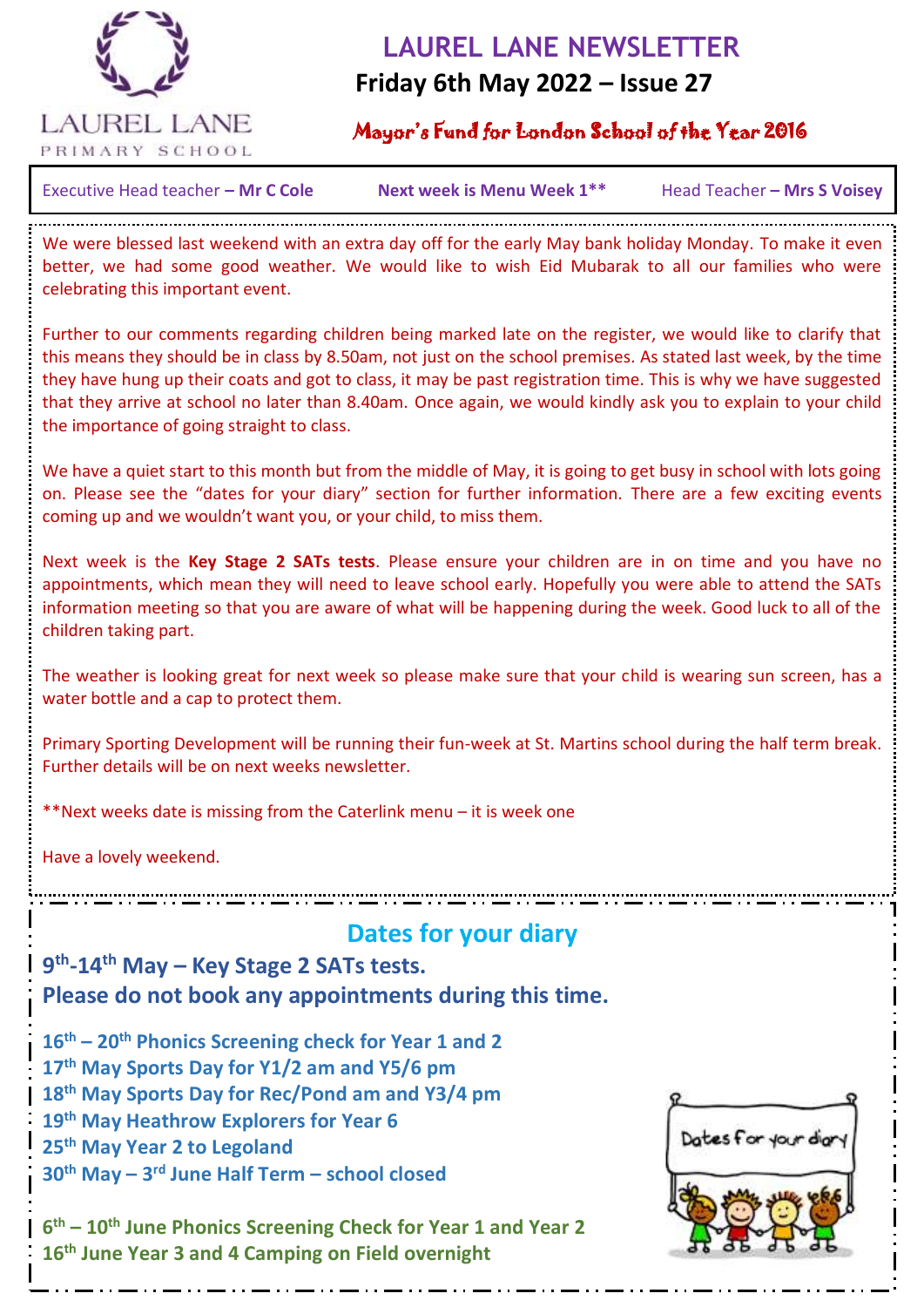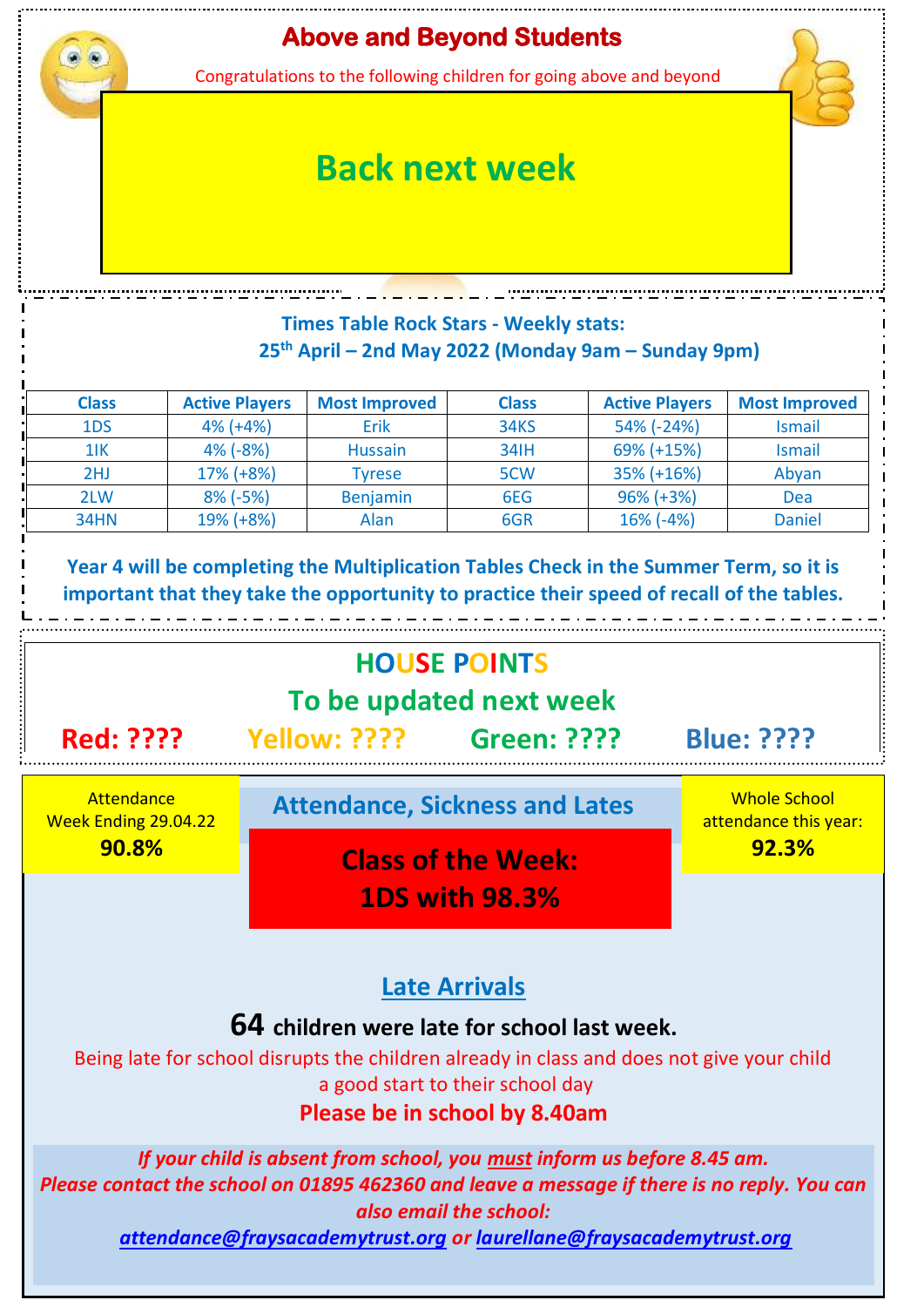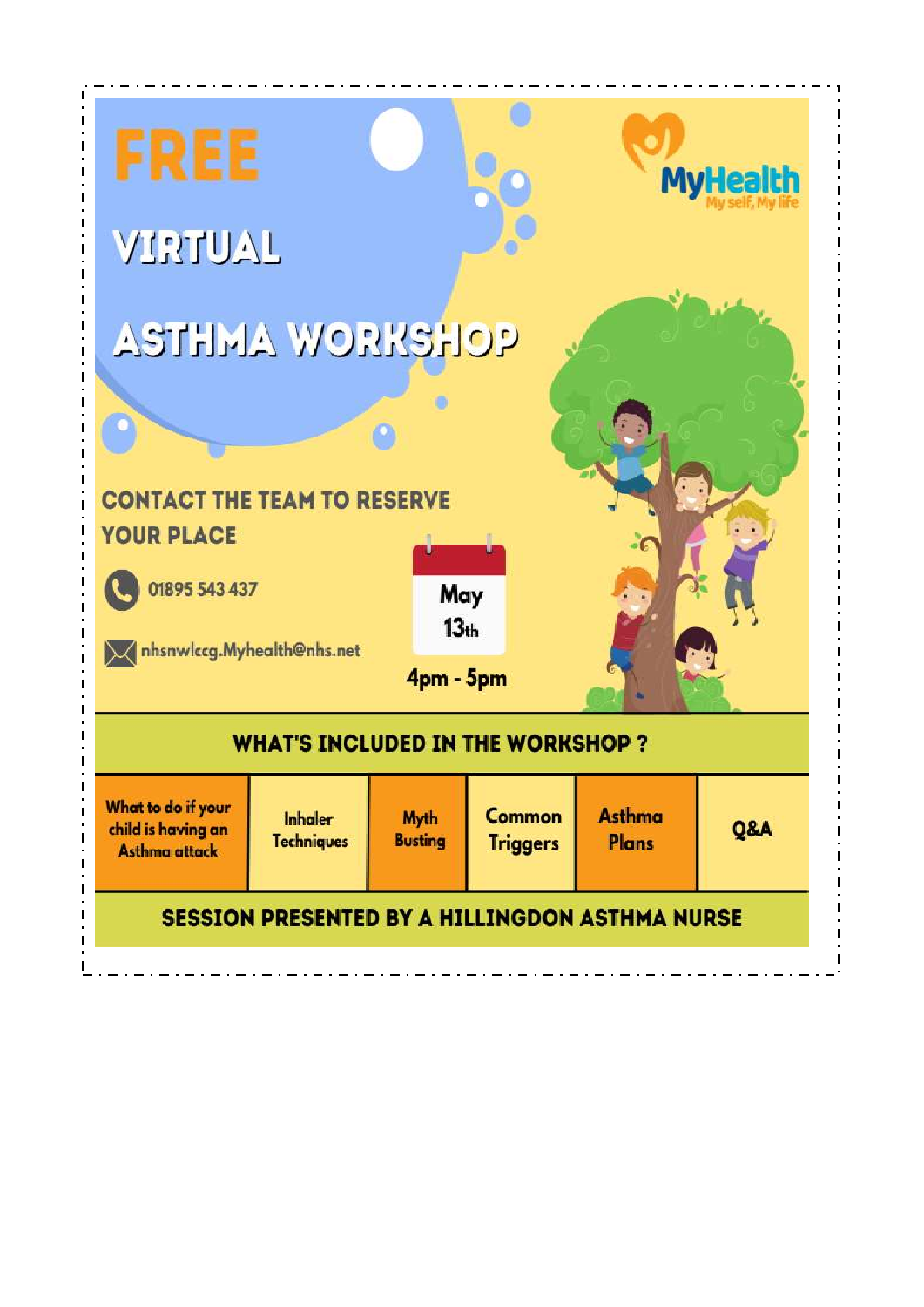## **Help With Saving Money**

Recently it seems that everything has gone up in price and everyone is feeling the pinch! Please see below some apps available that may help you save money.

Every day, delicious, fresh food goes to waste at cafes, restaurants, hotels, shops and manufacturers - just because it hasn't sold in time. The Too Good To Go app lets you buy and collect this food - at a great price - so it gets eaten instead of wasted. You won't know exactly what's in your order until you pick it up - it's all part of the surprise. Download the app to get started.

<https://toogoodtogo.co.uk/en-gb>

# What is OLIO?

OLIO connects neighbours with each other and with local businesses so surplus food can be shared, not thrown away. This could be food nearing its sell-by date in local stores, spare home-grown vegetables, bread from your baker, or the groceries in your fridge when you go away. For your convenience, OLIO can also be used for non-food household items too.

OLIO is super easy! To make an item available, simply open the app, add a photo, description, and when and where the item is available for pick-up.

To access items, simply browse the listings available near you, request whatever takes your fancy and arrange a pick-up via private messaging.

Here at OLIO we believe that small actions can lead to big change. Collectively - one rescued cupcake, carrot or bottle of lotion at a time - we can build a more sustainable future where our most precious resources are shared, not thrown away. Join today!

<https://olioex.com/about/>